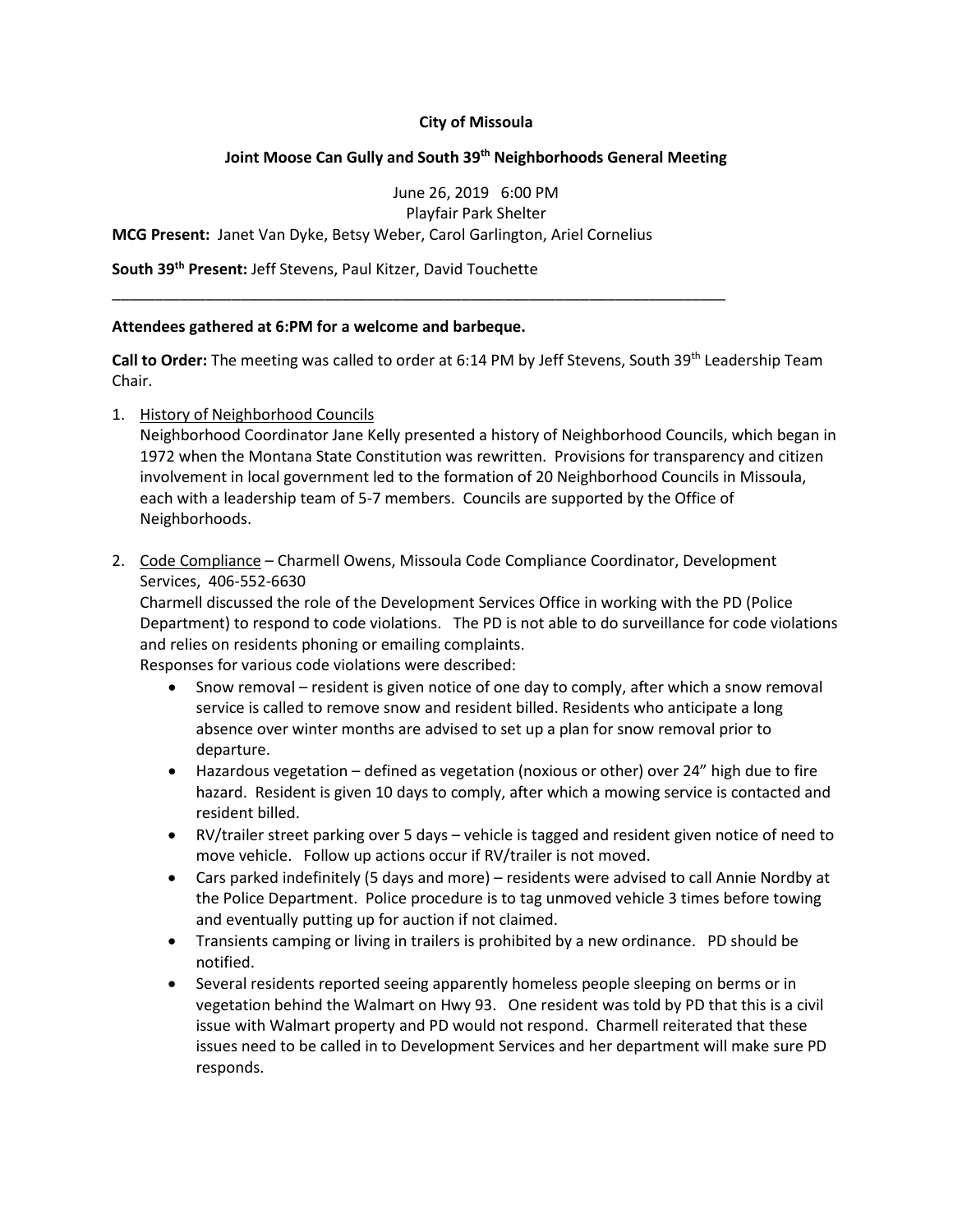- Dogs barking complaints are fielded by Animal Control. A "bark log" of how long a dog is barking and multiple witnesses are required.
- Bob Morin inquired about urban deer issues. There are currently no codes about management of urban deer, but Charmell has recommended that City Council look at these issues.
- A resident inquired about tall weeds along Hillview Way. Charmell reported that a company contracted to mow this area has gone out of business and there has been a lapse in planned service. This is expected to resume.
- A resident inquired about codes for homes with lack of siding for 5 years. Charmell responded that there are no ordinances for unfinished building projects, but these can be reported to Development Services. Complaints will be referred to the permits department where building permits can be closed. A process is required to reopen a permit.
- Kevin Slobar inquired about hazards related to the lack of sidewalks on Gharrett. Charmell responded that this can be reported to Monty Sipe. Tara Osendorf (Missoula Transportation Planner) responded that these complaints can be referred to her office. 406-552-6672
- A resident inquired about safety issues related to missing lights in parks and behind Walmart on Hwy 93. These issues can be reported to Development Services. Charmell agreed to move these issues up the chain of command.
- A resident inquired about unposted speed limits on Missoula streets. A neighbor replied that speed limits are 25 in city limits unless posted otherwise. Police can be contacted for specific questions.
- 3. Pedestrian Facility Master Plan Tara Osendorf, Missoula Transportation Planner Tara discussed the federally mandated program she coordinates to oversee pedestrian sidewalks and trails in Missoula. Her office assesses needs for sidewalk construction/replacement and prioritizes needs on a rating system.

She presented the "Pedestrian Facilities Masterplan". The greatest sidewalk priority is currently Franklin to the Fort and West Side Neighborhoods, where sidewalks are missing or old. Tara estimated the cost of sidewalk construction at \$69/per linear foot. Residents are responsible for the costs after subsidies are applied. The City Council has had discussions about making sidewalks more affordable for residents.

4. MCPS Elementary School Boundary Study – Mark Thane, Superintendent Mark presented the process used to decide recent school construction and boundaries for individual K-5 schools.

Earlier, a Community Steering Community specified that K-5 school capacity be limited to 500 students. Following this a demographic study found that, with the growth in Linda Vista/Maloney Ranch, there was greater need for a Linda Vista school (Jeanette Rankin) than to replace the outmoded Cold Springs school.

45 public meetings occurred to work out a plan for boundaries for school districts based on walkability and bikeability to schools. This has impacted both South 39<sup>th</sup> and Moose Can Gully neighborhoods when former Cold Spring students were reassigned to either Jeanette Rankin, Russell or Chief Charlo schools. Boundaries were finalized at a meeting 6/25/19 and the final map was not available.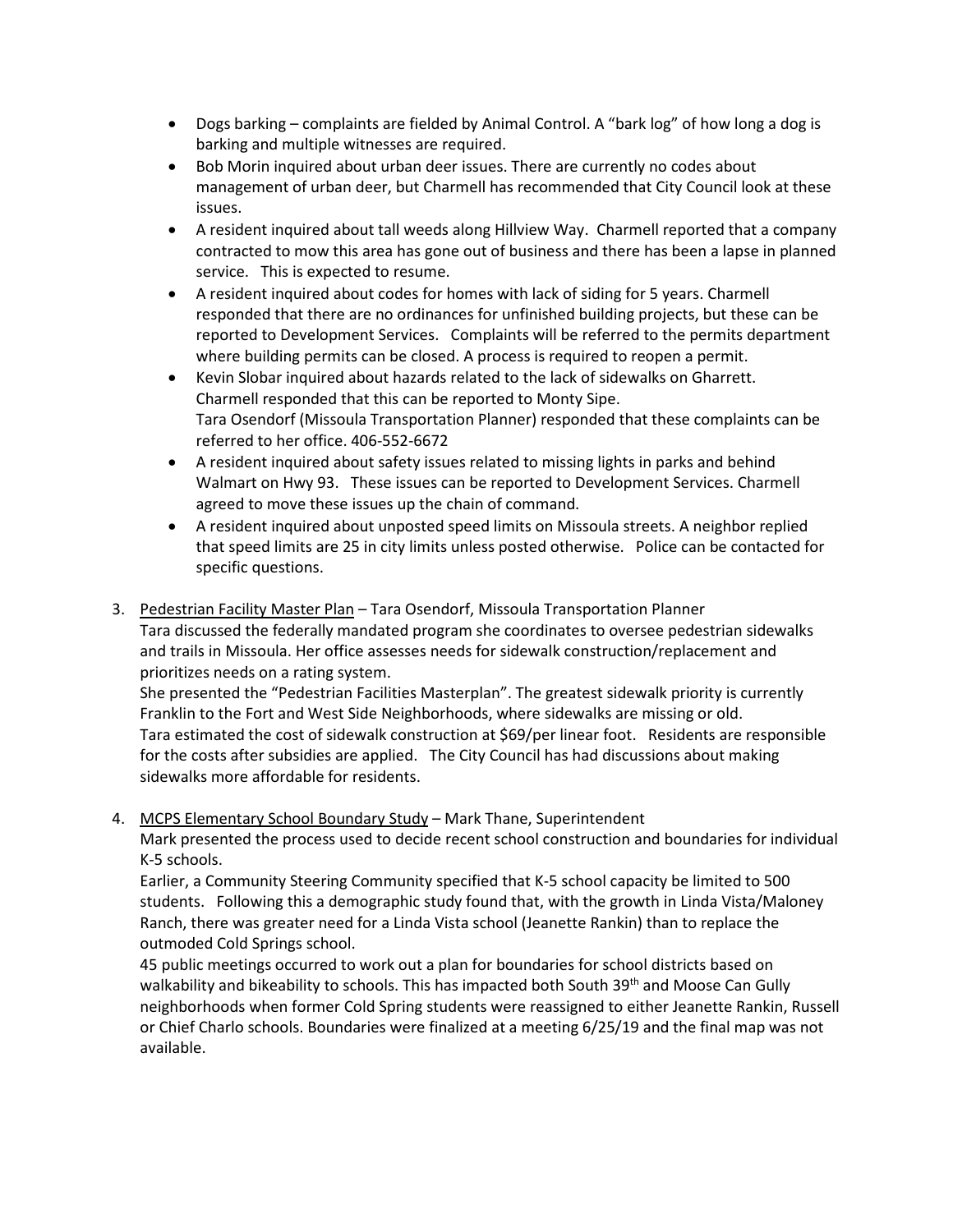MCPS plans to retain the Cold Springs property for potential future use. Discussions are occurring to lease the vacant Cold Springs property to investors who will do upgrades to possibly house nonprofits and a childcare business. The playground will be maintained.

A resident inquired about "connector streets" in the school boundaries map that did not exist. Mark responded by saying that MCPS owns 20 acres above and west of Shadows Keep for possible future development. A map created earlier anticipated streets that were never built, but very few students are currently affected in this area. Future development along Hillview Way could change that number.

# 5. Update of Hillview Crossing project -- Jeff Stevens

Jeff Stevens reported that he continues to participate in City Council Committee meetings about this project. There have been ongoing concerns which have sidelined the project for eleven meetings. Concerns include traffic (single outlet onto Hillview Way), steepness of slope (affecting drainage and soil stability) and Home Owner Association taking responsibility for streets, a drainage system, lighting. Joe Gorsch recommended that South 39<sup>th</sup> neighbors watch developer actions closely for the exemptions they plan to use, possible issues with traffic and schools, and developer requests for public financing.

### 6. Bylaws Revision

Proposed bylaws revisions had been posted on-line for both Moose Can Gully and South 39th Neighborhood Councils and copies were available at the meeting. Proposed revisions were described by Jane Kelly.

- Moose Can Gully Neighborhood: John Nugent moved that the revised bylaws be approved. Tim Casey seconded. Approved unanimously.
- South  $39<sup>th</sup>$  Neighborhood: Judy Nakamura moved that the revised bylaws be approved. Jeff Stevens seconded. Approved unanimously

# 7. Neighborhood Priorities Questionnaire

Jane reported that both neighborhood Leadership Teams are seeking more detail about neighbor concerns. Broad topics (street maintenance, homelessness, urban deer etc.) previously listed do not give enough specifics to understand issues. Neighbors are encouraged to go on-line using the link: [https://www.ci.missoula.mt.us/formcenter/neighborhoods-](https://www.ci.missoula.mt.us/formcenter/neighborhoods-6/moose-can-gullysouth-39th-street-priori-249)[6/moose-can-gullysouth-39th-street-priori-249](https://www.ci.missoula.mt.us/formcenter/neighborhoods-6/moose-can-gullysouth-39th-street-priori-249) to describe their concerns. Those with bar code scanners on their smart phones were offered the option to scan the code printed on the agenda to access the questionnaire.

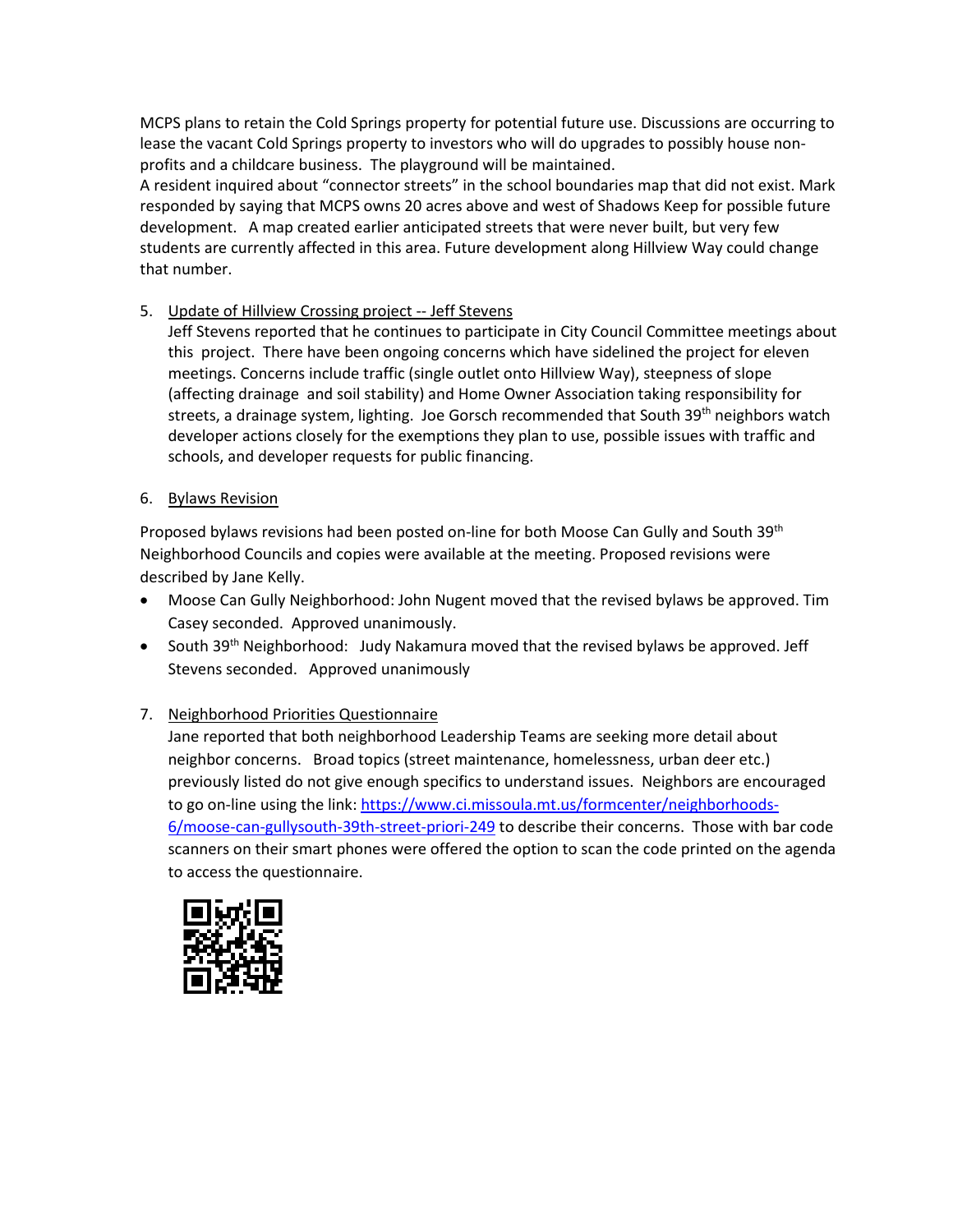### 8. Election of Leadership Team members:

- Moose Can Gully Ariel Cornelius' term has expired and she is not running for reelection. Janet Van Dyke agreed to continue to a new term. John Nugent and Diana Burnich were nominated as new Leadership Team members.
- Carol Garlington moved to accept all three new Leadership Team nominees. The motion was seconded. Unanimously approved.
- South 39<sup>th</sup> Street With expiring terms, David Touchette, Jeff Stevens and Paul Kilzer agreed to run for reelection. Also, Dave Bell, Ruth Burke and Rosemary Hubbard were nominated, moved and seconded as Leadership Team members.
- Paul Kilzer moved to accept the new nominees. Seconded by Jeff Stevens. Unanimously approved.

# 9. Q&A with City Council Members

Jesse Ramos of Ward 4 was the only Council member present.

- Questions about Hillview Crossing were deferred due to City Council's need to act as judge in deciding issues rather than expressing opinion. Issues currently delayed in committee are expected to be revisited in the fall.
- Tim Casey commented that Hillview Way construction projects would hopefully offset road and sidewalk costs from the few neighbors currently living there.
- A neighbor expressed concern about affordable housing initiatives—would this pressure development (as with Hillview Crossing) by "easing zoning requirements" to encourage infill.
- Paul Kilzer asked for advice on how a neighborhood council could best function to get their views to City Council. Paul noted that we are collecting concerns from neighbors but do not have the sense that expressed concerns are seen by City Council. Jesse Ramos responded that email reporting is available, but City Council members are bombarded by email. He recommended that neighbors come to a City Council meeting as a group to present an idea. Meetings occur Monday evenings at 7PM and there is a public comment period in each. John Nugent noted that he had just moved from another city with neighborhood councils and witnessed other cities putting more stock in neighborhood council opinions. He suggested that City Council take the initiative to ask neighborhood councils for recommendations on issues concerning them. This was reiterated by Judy Nakamura who noted that that neighborhoods have to ask to be listened to.

Jesse Ramos responded that he appreciated the feedback. He suggested that neighborhood councils come as a group to City Council meetings with an agenda item. This way they get more attention by making their presence known, or as the "squeaky wheel."

# **Jeff Stevens requested that "Hillview Crossing Recommendation" be put on our next Leadership Team agenda.**

- Chris Kilzer asked Jesse Ramos to be aware of transient issues by the Walmart on Hwy 93. Seeing transients near her backyard was "unnerving." Jesse responded by saying that transient issues are multifaceted—Missoula aims to be a compassionate city, but there are issues of mental illness, addiction and cost of housing in Missoula. Neighbors should not feel unsafe. The challenge is determining what is most helpful. He acknowledged her concerns and said they are city-wide.
- Jesse Ramos commented on the need for more police officers per shift. Currently there is a minimum 5 officers on duty per shift. Officers request this minimum be increased to 10 per shift. A new budget from the mayor was just approved and Jesse is in favor of increasing police